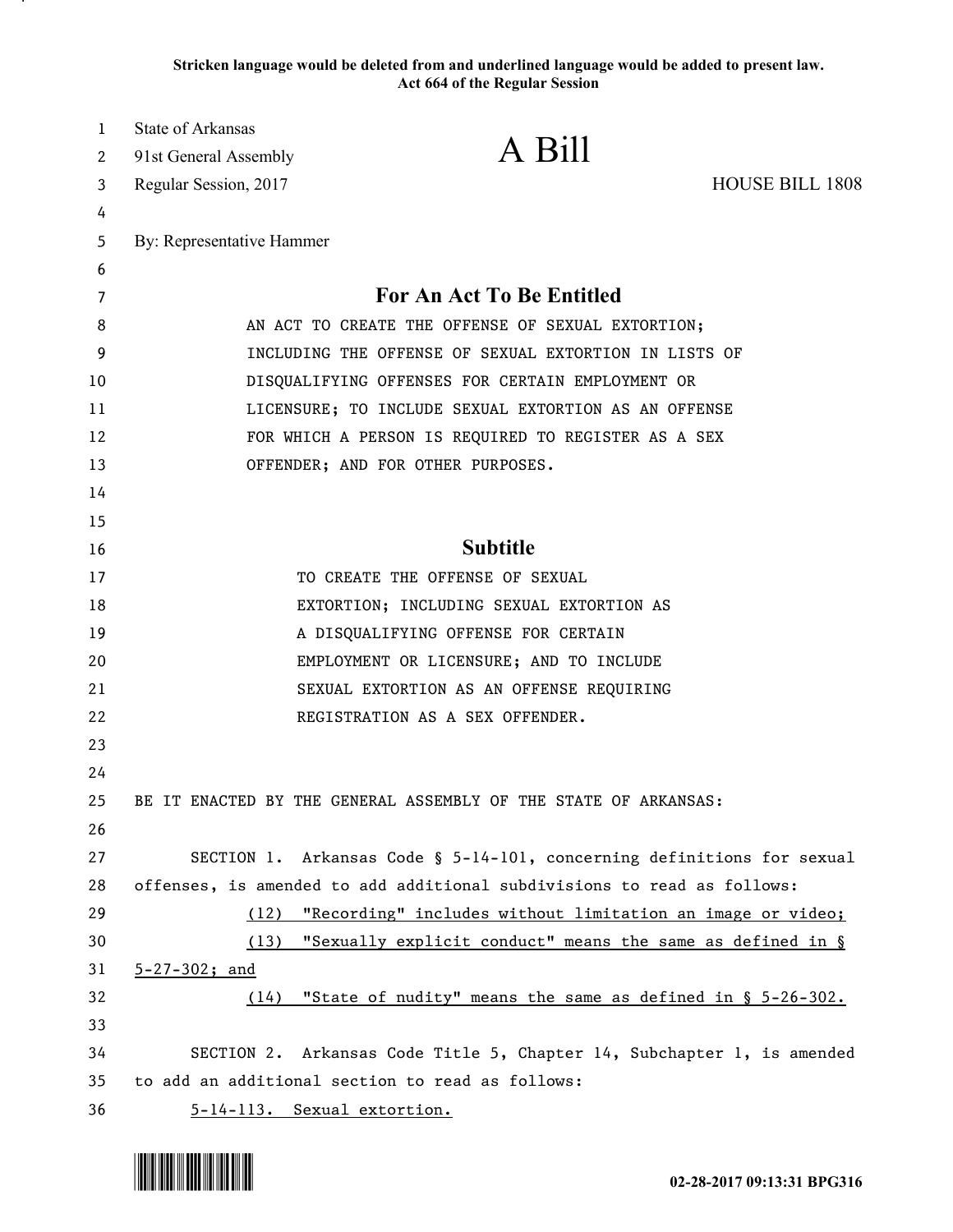| $\overline{c}$<br>With the purpose to coerce another person to engage in<br>(1)<br>3<br>4<br>to:<br>5<br>Damage the property or harm the reputation of the<br>(A)<br>6<br>other person; or<br>7<br>Produce or distribute a recording of the other person<br>(B)<br>8<br>engaged in sexually explicit conduct or depicted in a state of nudity;<br>9<br>With the purpose to produce or distribute a recording of a<br>(2)<br>10<br>person in a state of nudity or engaged in sexually explicit conduct, the<br>11<br>person communicates a threat to:<br>12<br>Damage the property or harm the reputation of the<br>(A)<br>13<br>other person; or<br>14<br>Produce or distribute a recording of the other person<br>(B)<br>15<br>engaged in sexually explicit conduct or depicted in a state of nudity; or<br>16<br>The person knowingly causes another person to engage in<br>(3)<br>17<br>sexual contact or sexually explicit conduct or to produce or distribute a<br>18<br>19<br>conduct by communicating a threat to:<br>20<br>Damage the property or harm the reputation of the<br>(A)<br>21<br>other person; or<br>22<br>(B) Produce or distribute a recording of the other person<br>23<br>engaged in sexually explicit conduct or depicted in a state of nudity.<br>24<br>Sexual extortion is a Class B felony.<br>(b)<br>25<br>26<br>27<br>a person is disqualified from being eligible to receive or hold a license as<br>28<br>teacher at an elementary or secondary educational entity, is amended to add<br>29<br>an additional subdivision to read as follows:<br>30<br>(45) Sexual extortion, § 5-14-113.<br>31<br>32<br>a person is disqualified from employment as nonlicensed staff at an<br>33<br>34<br>educational entity, is amended to add an additional subdivision to read as<br>35<br>follows: | 1  | A person commits the offense of sexual extortion if:<br>(a)                   |  |  |
|-------------------------------------------------------------------------------------------------------------------------------------------------------------------------------------------------------------------------------------------------------------------------------------------------------------------------------------------------------------------------------------------------------------------------------------------------------------------------------------------------------------------------------------------------------------------------------------------------------------------------------------------------------------------------------------------------------------------------------------------------------------------------------------------------------------------------------------------------------------------------------------------------------------------------------------------------------------------------------------------------------------------------------------------------------------------------------------------------------------------------------------------------------------------------------------------------------------------------------------------------------------------------------------------------------------------------------------------------------------------------------------------------------------------------------------------------------------------------------------------------------------------------------------------------------------------------------------------------------------------------------------------------------------------------------------------------------------------------------------------------------------------------------------------------------------------------|----|-------------------------------------------------------------------------------|--|--|
|                                                                                                                                                                                                                                                                                                                                                                                                                                                                                                                                                                                                                                                                                                                                                                                                                                                                                                                                                                                                                                                                                                                                                                                                                                                                                                                                                                                                                                                                                                                                                                                                                                                                                                                                                                                                                         |    |                                                                               |  |  |
|                                                                                                                                                                                                                                                                                                                                                                                                                                                                                                                                                                                                                                                                                                                                                                                                                                                                                                                                                                                                                                                                                                                                                                                                                                                                                                                                                                                                                                                                                                                                                                                                                                                                                                                                                                                                                         |    | sexual contact or sexually explicit conduct, the person communicates a threat |  |  |
|                                                                                                                                                                                                                                                                                                                                                                                                                                                                                                                                                                                                                                                                                                                                                                                                                                                                                                                                                                                                                                                                                                                                                                                                                                                                                                                                                                                                                                                                                                                                                                                                                                                                                                                                                                                                                         |    |                                                                               |  |  |
|                                                                                                                                                                                                                                                                                                                                                                                                                                                                                                                                                                                                                                                                                                                                                                                                                                                                                                                                                                                                                                                                                                                                                                                                                                                                                                                                                                                                                                                                                                                                                                                                                                                                                                                                                                                                                         |    |                                                                               |  |  |
|                                                                                                                                                                                                                                                                                                                                                                                                                                                                                                                                                                                                                                                                                                                                                                                                                                                                                                                                                                                                                                                                                                                                                                                                                                                                                                                                                                                                                                                                                                                                                                                                                                                                                                                                                                                                                         |    |                                                                               |  |  |
|                                                                                                                                                                                                                                                                                                                                                                                                                                                                                                                                                                                                                                                                                                                                                                                                                                                                                                                                                                                                                                                                                                                                                                                                                                                                                                                                                                                                                                                                                                                                                                                                                                                                                                                                                                                                                         |    |                                                                               |  |  |
|                                                                                                                                                                                                                                                                                                                                                                                                                                                                                                                                                                                                                                                                                                                                                                                                                                                                                                                                                                                                                                                                                                                                                                                                                                                                                                                                                                                                                                                                                                                                                                                                                                                                                                                                                                                                                         |    |                                                                               |  |  |
|                                                                                                                                                                                                                                                                                                                                                                                                                                                                                                                                                                                                                                                                                                                                                                                                                                                                                                                                                                                                                                                                                                                                                                                                                                                                                                                                                                                                                                                                                                                                                                                                                                                                                                                                                                                                                         |    |                                                                               |  |  |
|                                                                                                                                                                                                                                                                                                                                                                                                                                                                                                                                                                                                                                                                                                                                                                                                                                                                                                                                                                                                                                                                                                                                                                                                                                                                                                                                                                                                                                                                                                                                                                                                                                                                                                                                                                                                                         |    |                                                                               |  |  |
|                                                                                                                                                                                                                                                                                                                                                                                                                                                                                                                                                                                                                                                                                                                                                                                                                                                                                                                                                                                                                                                                                                                                                                                                                                                                                                                                                                                                                                                                                                                                                                                                                                                                                                                                                                                                                         |    |                                                                               |  |  |
|                                                                                                                                                                                                                                                                                                                                                                                                                                                                                                                                                                                                                                                                                                                                                                                                                                                                                                                                                                                                                                                                                                                                                                                                                                                                                                                                                                                                                                                                                                                                                                                                                                                                                                                                                                                                                         |    |                                                                               |  |  |
|                                                                                                                                                                                                                                                                                                                                                                                                                                                                                                                                                                                                                                                                                                                                                                                                                                                                                                                                                                                                                                                                                                                                                                                                                                                                                                                                                                                                                                                                                                                                                                                                                                                                                                                                                                                                                         |    |                                                                               |  |  |
|                                                                                                                                                                                                                                                                                                                                                                                                                                                                                                                                                                                                                                                                                                                                                                                                                                                                                                                                                                                                                                                                                                                                                                                                                                                                                                                                                                                                                                                                                                                                                                                                                                                                                                                                                                                                                         |    |                                                                               |  |  |
|                                                                                                                                                                                                                                                                                                                                                                                                                                                                                                                                                                                                                                                                                                                                                                                                                                                                                                                                                                                                                                                                                                                                                                                                                                                                                                                                                                                                                                                                                                                                                                                                                                                                                                                                                                                                                         |    |                                                                               |  |  |
|                                                                                                                                                                                                                                                                                                                                                                                                                                                                                                                                                                                                                                                                                                                                                                                                                                                                                                                                                                                                                                                                                                                                                                                                                                                                                                                                                                                                                                                                                                                                                                                                                                                                                                                                                                                                                         |    |                                                                               |  |  |
|                                                                                                                                                                                                                                                                                                                                                                                                                                                                                                                                                                                                                                                                                                                                                                                                                                                                                                                                                                                                                                                                                                                                                                                                                                                                                                                                                                                                                                                                                                                                                                                                                                                                                                                                                                                                                         |    |                                                                               |  |  |
|                                                                                                                                                                                                                                                                                                                                                                                                                                                                                                                                                                                                                                                                                                                                                                                                                                                                                                                                                                                                                                                                                                                                                                                                                                                                                                                                                                                                                                                                                                                                                                                                                                                                                                                                                                                                                         |    | recording of a person in a state of nudity or engaged in sexually explicitly  |  |  |
|                                                                                                                                                                                                                                                                                                                                                                                                                                                                                                                                                                                                                                                                                                                                                                                                                                                                                                                                                                                                                                                                                                                                                                                                                                                                                                                                                                                                                                                                                                                                                                                                                                                                                                                                                                                                                         |    |                                                                               |  |  |
|                                                                                                                                                                                                                                                                                                                                                                                                                                                                                                                                                                                                                                                                                                                                                                                                                                                                                                                                                                                                                                                                                                                                                                                                                                                                                                                                                                                                                                                                                                                                                                                                                                                                                                                                                                                                                         |    |                                                                               |  |  |
|                                                                                                                                                                                                                                                                                                                                                                                                                                                                                                                                                                                                                                                                                                                                                                                                                                                                                                                                                                                                                                                                                                                                                                                                                                                                                                                                                                                                                                                                                                                                                                                                                                                                                                                                                                                                                         |    |                                                                               |  |  |
|                                                                                                                                                                                                                                                                                                                                                                                                                                                                                                                                                                                                                                                                                                                                                                                                                                                                                                                                                                                                                                                                                                                                                                                                                                                                                                                                                                                                                                                                                                                                                                                                                                                                                                                                                                                                                         |    |                                                                               |  |  |
|                                                                                                                                                                                                                                                                                                                                                                                                                                                                                                                                                                                                                                                                                                                                                                                                                                                                                                                                                                                                                                                                                                                                                                                                                                                                                                                                                                                                                                                                                                                                                                                                                                                                                                                                                                                                                         |    |                                                                               |  |  |
|                                                                                                                                                                                                                                                                                                                                                                                                                                                                                                                                                                                                                                                                                                                                                                                                                                                                                                                                                                                                                                                                                                                                                                                                                                                                                                                                                                                                                                                                                                                                                                                                                                                                                                                                                                                                                         |    |                                                                               |  |  |
|                                                                                                                                                                                                                                                                                                                                                                                                                                                                                                                                                                                                                                                                                                                                                                                                                                                                                                                                                                                                                                                                                                                                                                                                                                                                                                                                                                                                                                                                                                                                                                                                                                                                                                                                                                                                                         |    |                                                                               |  |  |
|                                                                                                                                                                                                                                                                                                                                                                                                                                                                                                                                                                                                                                                                                                                                                                                                                                                                                                                                                                                                                                                                                                                                                                                                                                                                                                                                                                                                                                                                                                                                                                                                                                                                                                                                                                                                                         |    | SECTION 3. Arkansas Code § $6-17-410(c)$ , concerning offenses for which      |  |  |
|                                                                                                                                                                                                                                                                                                                                                                                                                                                                                                                                                                                                                                                                                                                                                                                                                                                                                                                                                                                                                                                                                                                                                                                                                                                                                                                                                                                                                                                                                                                                                                                                                                                                                                                                                                                                                         |    |                                                                               |  |  |
|                                                                                                                                                                                                                                                                                                                                                                                                                                                                                                                                                                                                                                                                                                                                                                                                                                                                                                                                                                                                                                                                                                                                                                                                                                                                                                                                                                                                                                                                                                                                                                                                                                                                                                                                                                                                                         |    |                                                                               |  |  |
|                                                                                                                                                                                                                                                                                                                                                                                                                                                                                                                                                                                                                                                                                                                                                                                                                                                                                                                                                                                                                                                                                                                                                                                                                                                                                                                                                                                                                                                                                                                                                                                                                                                                                                                                                                                                                         |    |                                                                               |  |  |
|                                                                                                                                                                                                                                                                                                                                                                                                                                                                                                                                                                                                                                                                                                                                                                                                                                                                                                                                                                                                                                                                                                                                                                                                                                                                                                                                                                                                                                                                                                                                                                                                                                                                                                                                                                                                                         |    |                                                                               |  |  |
|                                                                                                                                                                                                                                                                                                                                                                                                                                                                                                                                                                                                                                                                                                                                                                                                                                                                                                                                                                                                                                                                                                                                                                                                                                                                                                                                                                                                                                                                                                                                                                                                                                                                                                                                                                                                                         |    |                                                                               |  |  |
|                                                                                                                                                                                                                                                                                                                                                                                                                                                                                                                                                                                                                                                                                                                                                                                                                                                                                                                                                                                                                                                                                                                                                                                                                                                                                                                                                                                                                                                                                                                                                                                                                                                                                                                                                                                                                         |    | SECTION 4. Arkansas Code § $6-17-414(b)$ , concerning offenses for which      |  |  |
|                                                                                                                                                                                                                                                                                                                                                                                                                                                                                                                                                                                                                                                                                                                                                                                                                                                                                                                                                                                                                                                                                                                                                                                                                                                                                                                                                                                                                                                                                                                                                                                                                                                                                                                                                                                                                         |    |                                                                               |  |  |
|                                                                                                                                                                                                                                                                                                                                                                                                                                                                                                                                                                                                                                                                                                                                                                                                                                                                                                                                                                                                                                                                                                                                                                                                                                                                                                                                                                                                                                                                                                                                                                                                                                                                                                                                                                                                                         |    |                                                                               |  |  |
|                                                                                                                                                                                                                                                                                                                                                                                                                                                                                                                                                                                                                                                                                                                                                                                                                                                                                                                                                                                                                                                                                                                                                                                                                                                                                                                                                                                                                                                                                                                                                                                                                                                                                                                                                                                                                         |    |                                                                               |  |  |
|                                                                                                                                                                                                                                                                                                                                                                                                                                                                                                                                                                                                                                                                                                                                                                                                                                                                                                                                                                                                                                                                                                                                                                                                                                                                                                                                                                                                                                                                                                                                                                                                                                                                                                                                                                                                                         | 36 | Sexual extortion, § 5-14-113.<br>(45)                                         |  |  |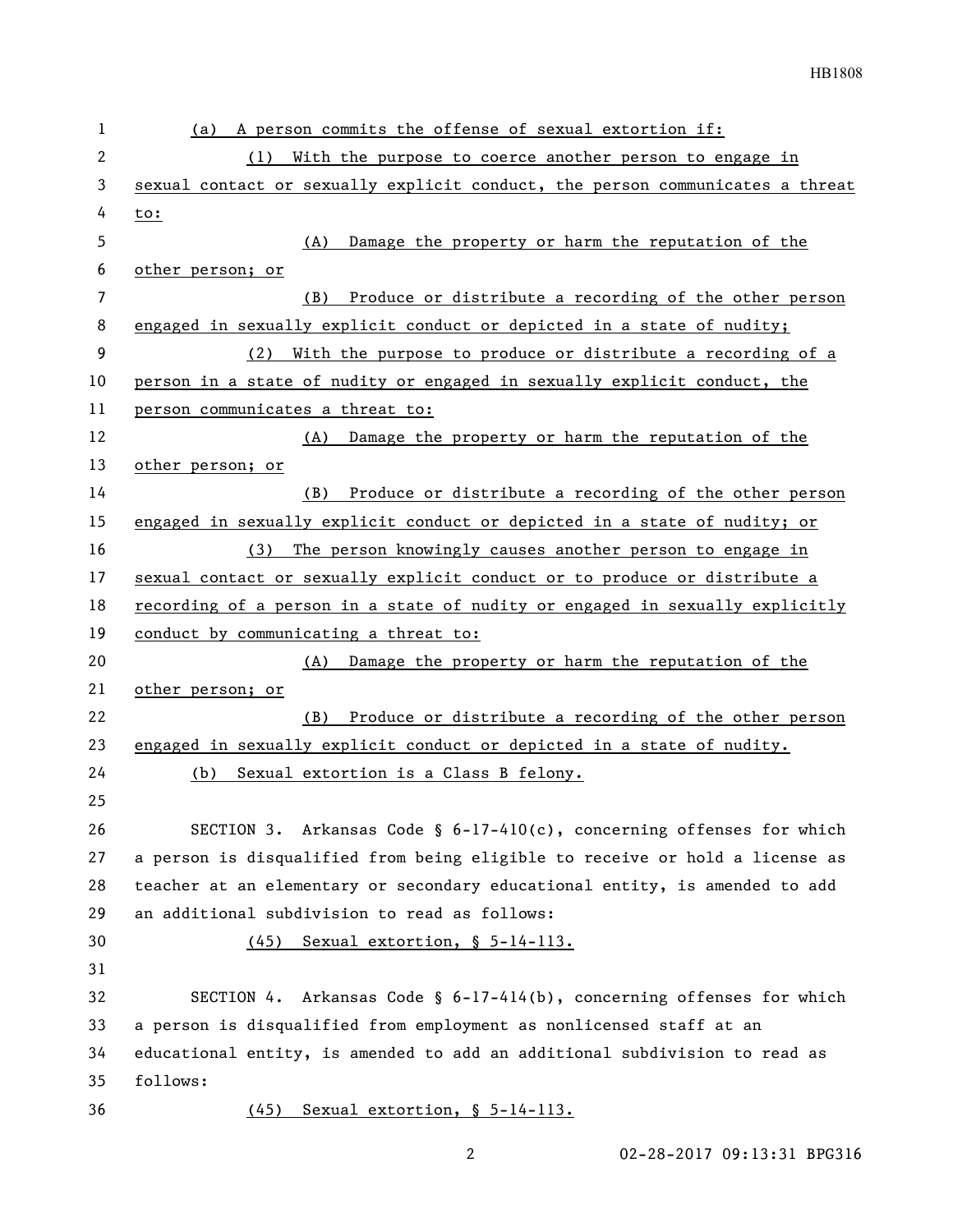SECTION 5. Arkansas Code § 9-28-409(e)(3), concerning offenses for which a person is required to have a criminal records check in order to be eligible to have direct and unsupervised contact with a child in the care of a child welfare agency, is amended to add an additional subdivision to read as follows: (L)(L)(L) Sexual extortion, § 5-14-113. SECTION 6. Arkansas Code § 12-12-104(f)(2), concerning a list of sex offenses used in crime reporting and investigations, is amended to add an additional subdivision to read as follows: (R) Sexual extortion, § 5-14-113. SECTION 7. Arkansas Code § 12-12-903(13)(A)(i), concerning the list of sexual offenses for which a person is required to register as a sex offender, is amended to add an additional subdivision to read as follows: (ee) Sexual extortion, § 5-14-113. SECTION 8. Arkansas Code § 16-90-1101(6), concerning a list of sex offenses used regarding the rights of a victim of a crime, is amended to add an additional subdivision to read as follows: (S) Sexual extortion, § 5-14-113. SECTION 9. Arkansas Code § 17-17-312(f), concerning offenses for which a person is disqualified from being eligible to receive or hold a license as an auctioneer, is amended to add an additional subdivision to read as follows: (32) Sexual extortion, § 5-14-113. SECTION 10. Arkansas Code § 17-27-313(e), concerning offenses for which a person is disqualified from being eligible to receive or hold a license as a counselor, is amended to add an additional subdivision to read as follows: (34) Sexual extortion, § 5-14-113. SECTION 11. Arkansas Code § 17-87-312(e), concerning offenses for

02-28-2017 09:13:31 BPG316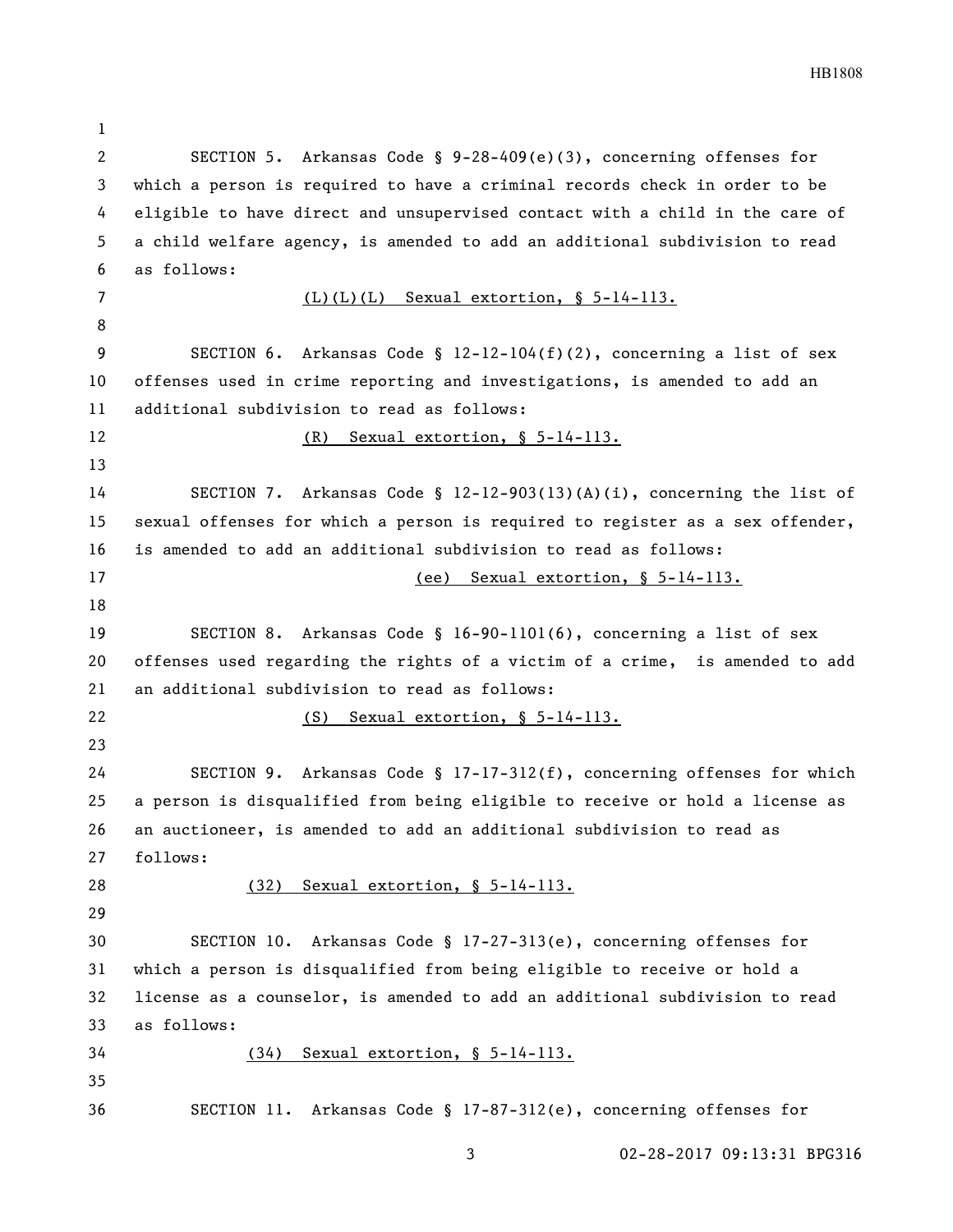which a person is disqualified from being eligible to receive or hold a license as a nurse, is amended to add an additional subdivision to read as follows: (34) Sexual extortion, § 5-14-113. SECTION 12. Arkansas Code § 17-87-312(l)(2), concerning offenses for which a person is permanently disqualified from being eligible to receive or hold a license as a nurse, is amended to add an additional subdivision to read as follows: 10 (K) Sexual extortion, § 5-14-113. SECTION 13. Arkansas Code § 17-97-312(f), concerning offenses for which a person is disqualified from being eligible to receive or hold a license as a psychologist or psychological examiner, is amended to add an additional subdivision to read as follows: (34) Sexual extortion, § 5-14-113. SECTION 14. Arkansas Code § 17-97-312(m)(2), concerning offenses for which a person is permanently disqualified from being eligible to receive or hold a license as a psychologist or psychological examiner, is amended to add an additional subdivision to read as follows: (K) Sexual extortion, § 5-14-113. SECTION 15. Arkansas Code § 17-103-307(e), concerning offenses for which a person is disqualified from being eligible to receive or hold a license as a social worker, is amended to add an additional subdivision to read as follows: (34) Sexual extortion, § 5-14-113. SECTION 16. Arkansas Code § 17-103-307(k)(2), concerning offenses for which a person is permanently disqualified from being eligible to receive or hold a license as a social worker, is amended to add an additional subdivision to read as follows: (K) Sexual extortion, § 5-14-113. SECTION 17. Arkansas Code § 20-13-1106(b), concerning offenses for

02-28-2017 09:13:31 BPG316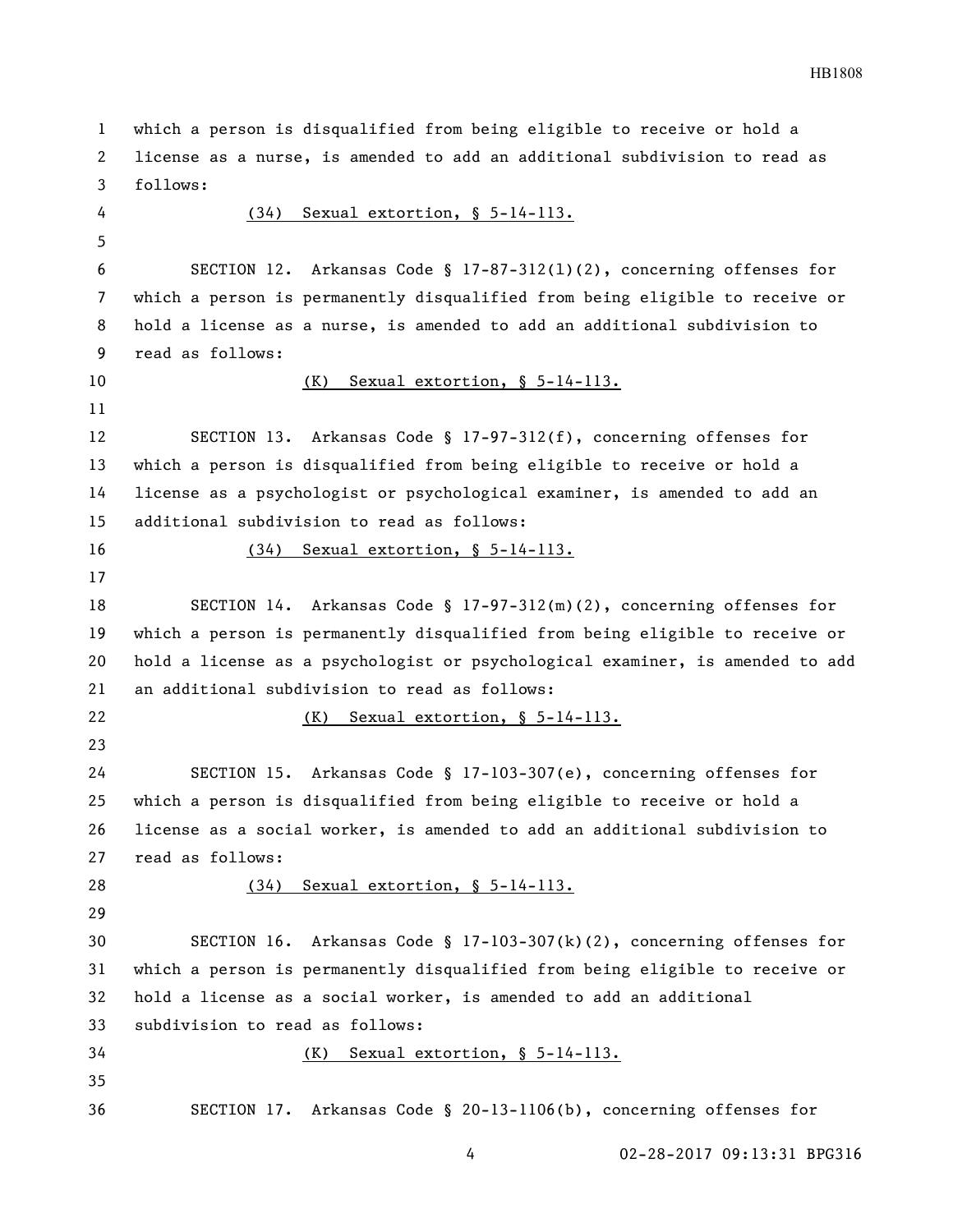which a person is disqualified from certification or recertification as emergency medical services personnel, is amended to add an additional subdivision to read as follows: (35) Sexual extortion, § 5-14-113. SECTION 18. Arkansas Code § 20-13-1106(e)(2), concerning offenses for which a person is permanently disqualified from certification or recertification as emergency medical services personnel, is amended to add an additional subdivision to read as follows: (K) Sexual extortion, § 5-14-113. SECTION 19. Arkansas Code § 20-38-105(b), concerning offenses for which a person is disqualified from employment, is amended to add an additional subdivision to read as follows: (60) Sexual extortion, § 5-14-113. SECTION 20. Arkansas Code § 20-38-105(c)(2)(A), concerning offenses for which a person is permanently disqualified from employment, is amended to add an additional subdivision to read as follows: (xi) Sexual extortion, § 5-14-113. SECTION 21. Arkansas Code § 21-15-102(f), concerning offenses for which a person is disqualified from employment with a state agency, is amended to add an additional subdivision to read as follows: (35) Sexual extortion, § 5-14-113. SECTION 22. Arkansas Code § 21-15-102(g)(2), concerning offenses for which a person is permanently disqualified from employment with a state agency, is amended to add an additional subdivision to read as follows: (K) Sexual extortion, § 5-14-113. SECTION 23. Arkansas Code § 21-15-103(g), concerning offenses for which a state agency shall discharge a person from employment, is amended to add an additional subdivision to read as follows: (34) Sexual extortion, § 5-14-113.